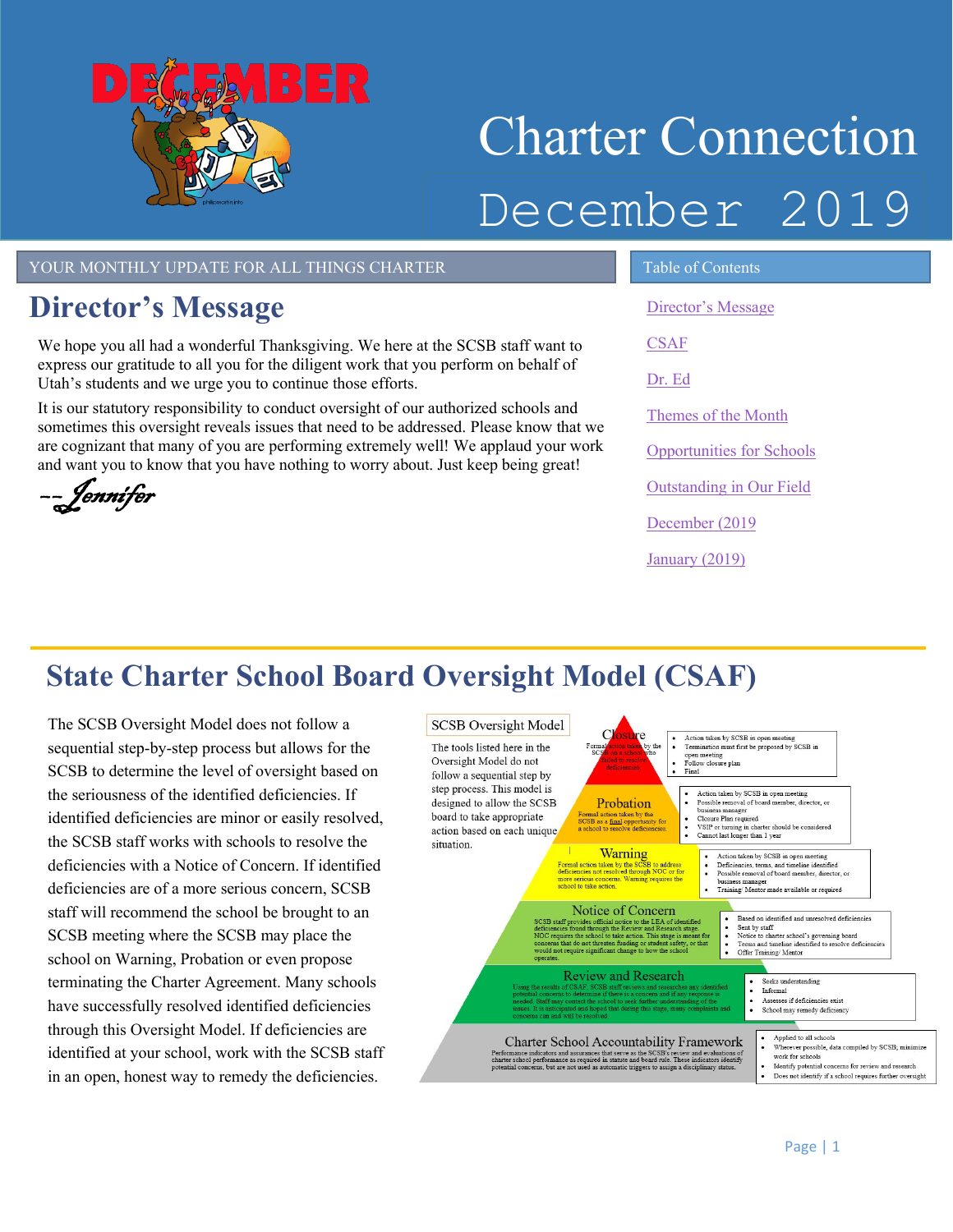# <span id="page-1-0"></span>**Dear Dr. Ed,**

It is that time of year again. My board has asked me to start working on a draft of the school calendar for the 2020-2021 school year. I have heard many different opinions as to what is allowed as variances, and I am not sure what else I need to be aware of. Is there somewhere that can guide me? Should I just copy another school's calendar? HELP!

Sincerely,

Just Trying to Get Through Today

Dear Just Trying to Get Through Today,

One of the best places to always look when you are unsure is what is in statue or administrative code. The rule regarding school calendars can be found in R277- 419, and it was updated as of Oct. 1, 2019! Also, your friendly authorizer, the State Charter School Board, has a School Calendar Guidance Form available on their website, found here[: https://www.utahscsb.org/general](https://www.utahscsb.org/general)

Since you took the time to write to me, I will include a few high-level overview points here too.

LEAs are required to conduct school for at least 990 instructional hours and 180 school days each school year. 2 hours per day is the minimum for kindergarten, and 4 hours per day is the minimum for  $1st - 12th$ grades. School days do not have to be the same length. School day calculations exclude lunch periods and pass time between classes. Variances can be "up to" 32 hours (or 4 days) for Staff Professional Development, 16.5 hours (or 3 full-days) for parent teacher and Student Education Plan (SEP) conferences, and 12 days for Kindergarten assessments at the beginning and end of the school year.

Total instructional time and school calendars must be approved by the LEA in an open meeting – typically at least 90 days before the beginning of the next school year. Schools should plan for emergency, activity, and weather-related exigency time in the annual calendar. If school is closed for any reason, the school must make up the instructional time missed to qualify for full funding.

Waivers may be sought for the school day count. The Board may waive the school day and hour requirement, pursuant to a directive from the Utah State Health Department or a local health department, that results in the closure of a school in the event of a pandemic or other public health emergency.

Charter School Calendars must include first and last day of school, scheduled holidays, scheduled PD days, and scheduled non-school days School Calendars are a local control issue.

Best of luck with the calendar creation!

––Dr. Ed U. Cation

### **Theme of the Month**

Deferred Revenues sometimes called Unearned Revenues are payments that your school received in advance but haven't earned. For example, if at the beginning of the year you are paid for a program that is administered throughout the year, those funds are deferred/unearned throughout the year until you have earned/provided the service required in the program. Deferred Revenues are reported as a liability until they are earned. It is important to monitor the amount of Deferred Revenues you have because these are payments that have been paid to your school in advance; therefore, when you earn it, you won't be paid for it. If your Deferred Revenues are increasing from year-to-year, you may be asked to pay it back because it suggests that you are not using/earning the funds that you have received.

mandating that Federal and State, not Local, Deferred Revenues be reported in Utah Public Education Financial System Now is a good time to determine the amount of Deferred Revenues you have on your books so that you can earn them before the end of the school year and not carry a liability into the next school year. Some of the common programs that have Deferred Revenues include State Special Ed, Gifted & Talented, Advanced Placement, Concurrent Enrollment, Enhancement for At Risk Students, Youth in Custody, School Land Trust etc. This is the first year that the Utah State Board of Education is [\(UPEFS\).](https://upefs.schools.utah.gov/) The report is due on December 31st.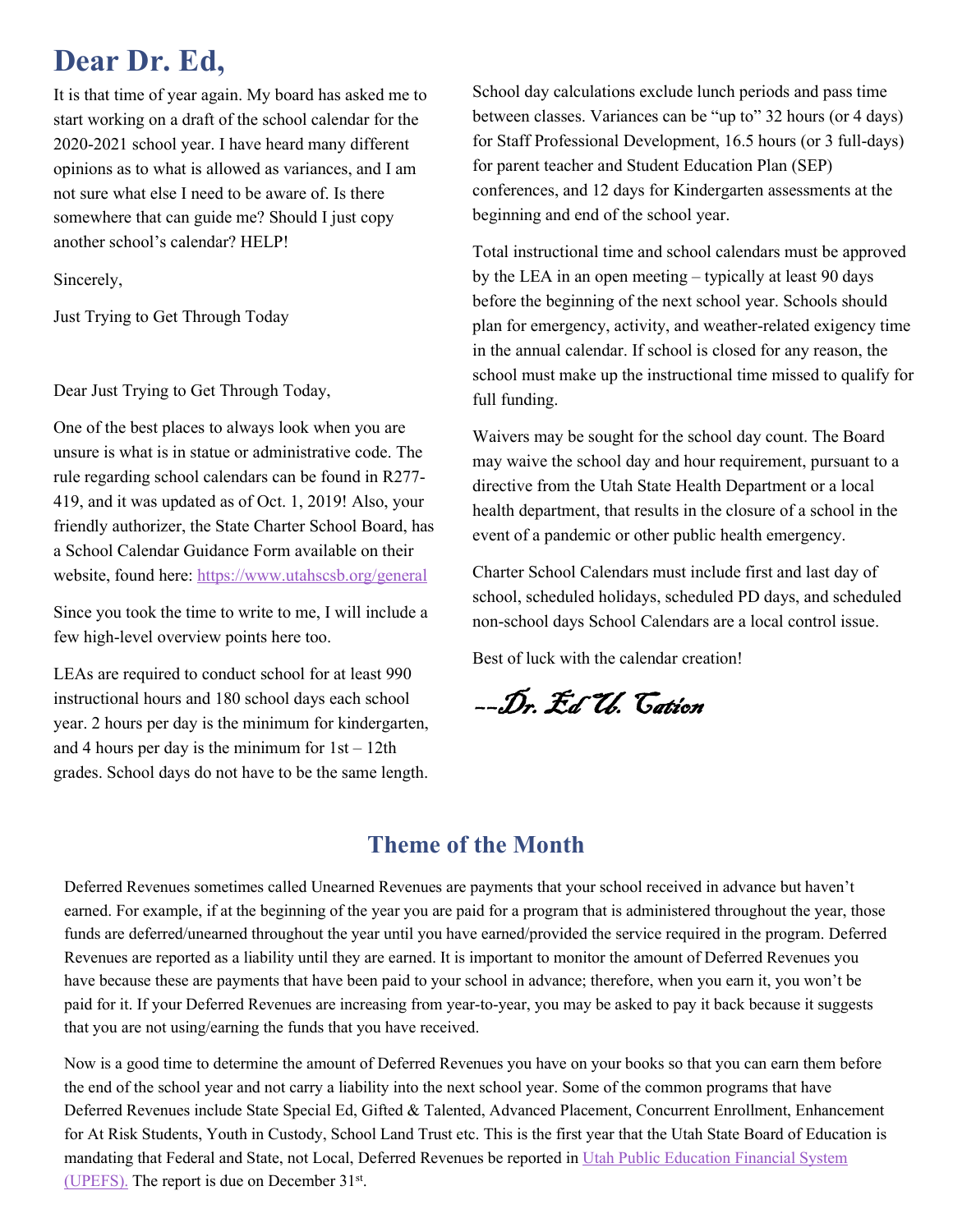# Opportunities for Schools

- <span id="page-2-0"></span>• Has your charter school governing board done its annual training on the Open and Public Meetings Act yet? The Office of the State Auditor has a training for you [http://training.auditor.utah.gov/cours](http://training.auditor.utah.gov/courses/open-and-public-meetings-act-2019) [es/open-and-public-meetings-act-](http://training.auditor.utah.gov/courses/open-and-public-meetings-act-2019)[2019](http://training.auditor.utah.gov/courses/open-and-public-meetings-act-2019)
- The State Charter School Board has a School Calendar Guidance Form available on their website, found here:

<https://www.utahscsb.org/general>

• The State Charter School Board is excited to offer a free professional development seminar for Utah charter schoolteachers and leaders. See the attached flyer for more information.

<span id="page-2-1"></span>[https://twitter.com/UtahSCSB/status/](https://twitter.com/UtahSCSB/status/1199029110812663809?s=20) [1199029110812663809?s=20](https://twitter.com/UtahSCSB/status/1199029110812663809?s=20) 

The American Psychological Foundation is currently seeking applications for the Esther Katz Rosen Pre-college Psychology Grant Program (up to \$15,000). For more information, visit [https://www.apa.org/apf/funding/rose](https://www.apa.org/apf/funding/rosen-precollege?tab=3)

[n-precollege?tab=3.](https://www.apa.org/apf/funding/rosen-precollege?tab=3)

The Training and Event Calendar for December is available at [https://twitter.com/UtahSCSB/status/](https://twitter.com/UtahSCSB/status/1200497277170835458?s=20)





## Outstanding in Our Field

- Congratulations to the wonderful students of Winter Sports School who graduated on November 15<sup>th</sup>!
- Students Jennifer Klein and Karlee Genther received a \$500 Association of American Educators Foundation Fall 2019 National Teacher Scholarship & Classroom grant to implement a Perspective Project at Mountain Heights Academy. Awesome!